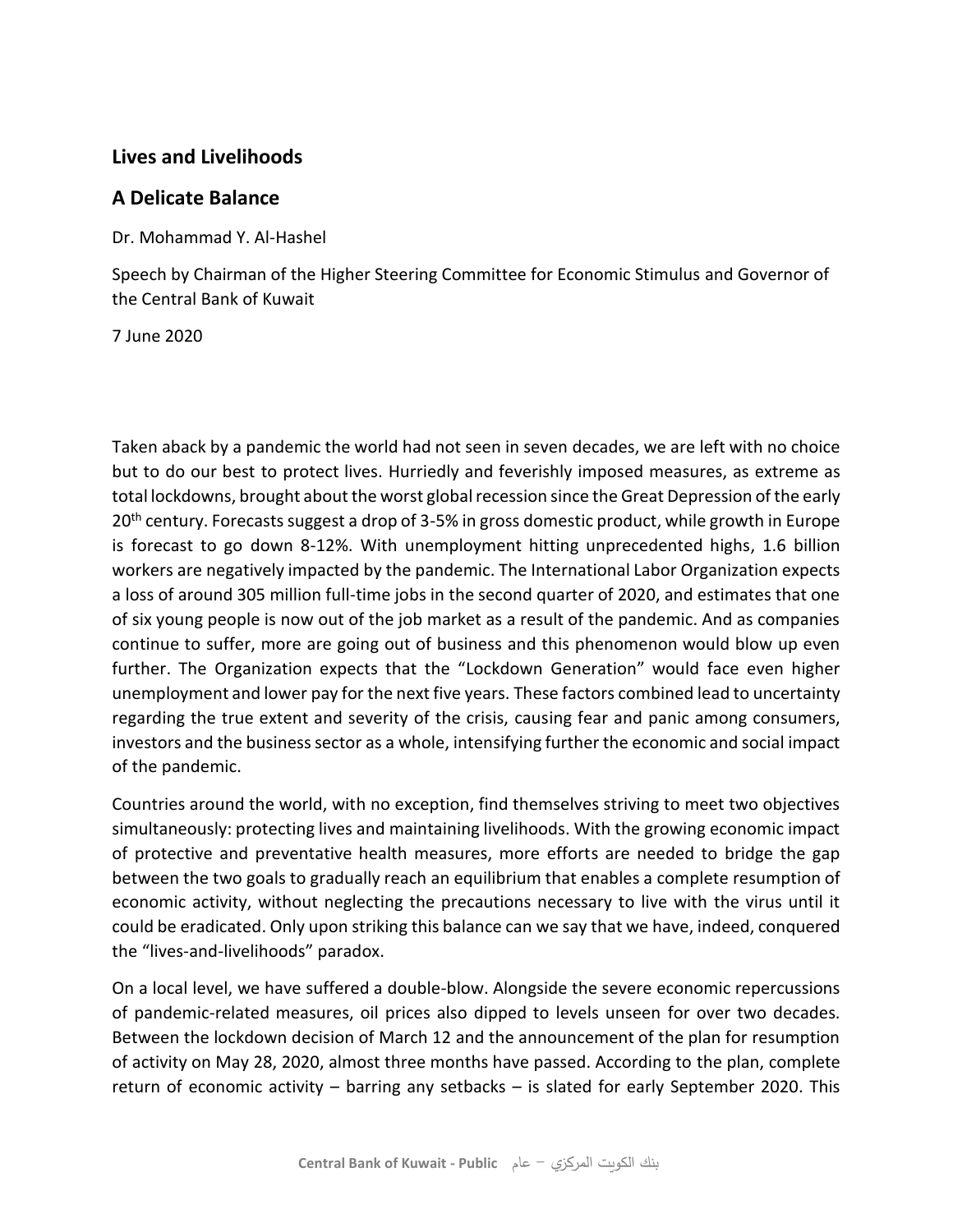means the lockdown period spans a whole six months. As a result, many private sector companies are facing great liquidity and cashflow difficulties, causing financial solvency issues as severe as bankruptcy. And in view of the inter-connectedness of all economic sectors, the damage threatens to quickly reach even the most stable sectors.

As shown by mobility data and business impact surveys, the number of visitors of retail outlets dropped by 75%, with 45% of all companies forced to suspend business or shutdown altogether, and many more to follow suit most probably in the future. Meanwhile, 44% of landlords also reduced rent as a result of the overall situation, while 64% of those polled reported sentiments of fear, anxiety, and uncertainty.

In general, forecasts suggest a drop in private sector revenue as high as 42%, causing cashflow and liquidity difficulties for corporate bodies. This could cause an increase in default rates, and companies failing to pay would trigger high loan-related losses in the banking sector. Companies are expected to need a total of KD 2.4-3 billion to cover their working capital requirements (such as salaries and rent payments). It is also expected that the prolonged lockdown would bring about layoffs and increase unemployment in the private sector. Amongst all nationals employed in the private sector, 86% of them (62,000 Kuwaitis) work in economic sectors negatively impacted by the crisis. Furthermore, 79% of non-nationals employed by the private sector (1.3 million workers) also work in affected sectors. Closing these companies would disrupt supply chains and cause shortages in both the supply of basic goods and services. The drop in spending and the prevalent uncertainty will also deter future investments.

Any failure to take swift and unwavering action in response to working capital requirements would have grave economic repercussions on companies, particularly on small and medium enterprises (SMEs). The impact would continue to grow as the crisis persists, since the cash flow crunch would force companies – including those previously in a good liquidity position - to shut down for failure to secure financing; either due to increasing financing costs or the banks' reluctance to finance amid fears of growing default risk during the crisis. This could lead to companies' bankruptcies, which, due to the chain effect between economic sectors could thus result in a contraction in non-oil GDP.

#### **The Committee's Mandate**

To counter the impact and repercussions of the crisis on the national economy, the Higher Steering Committee for Economic Stimulus (The Committee), formed by the Council of Ministers Resolution (455) on 31 March 2020, and chaired by the Governor of the Central Bank of Kuwait, adopted a proactive approach to realize economic stability throughout the crisis. It laid down and initiated economic stimulus measures to prepare for the economic recovery stage that shall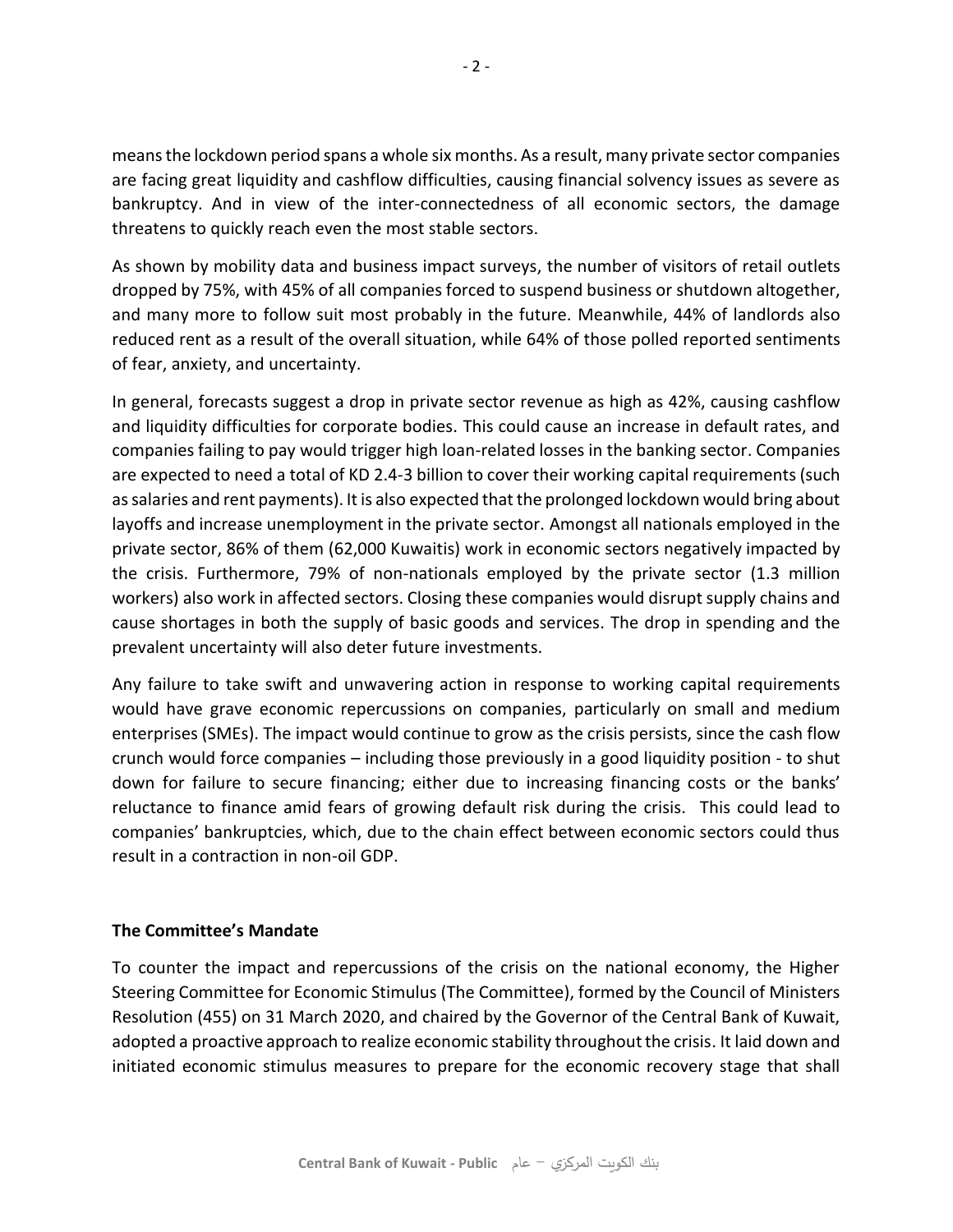follow once we overcome this crisis. Immediately afterwards, a national economic and structural reform plan needs to be launched and adopted by all the relevant stakeholders.

The Committee listed several measures and governing principles to serve as a framework for all its activities, and they are as follows:

- Introducing immediate remedies that provide practical and swift solutions to protect the national economy supporting economic reform and best possible resource allocation.
- Sharing the burden, as the cost of addressing the current crisis is more than a single party could bear on their own.
- The state shall not compensate parties for lost opportunities for profit, nor for losses due to preventative measures imposed to fight Covid-19; it is not possible to avoid losses or damages completely.
- Financial support is extended with the limited goal of surviving this current period and is only extended to economic entities and companies that enjoyed a strong position, ran with efficiency, and were contributing to the economy prior to this crisis.
- Ensuring that the economic cycle keeps running, so that companies that had suspended business may resume their activity as soon as life goes back to normal.
- Protecting the different segments of the national economy against damage sustained due to interdependence of economic sectors.
- Solutions and remedies provided through the stimulus package are based on currently available data and present conditions. Should the crisis stretch much longer into the future, other remedies would be presented that better correspond to new data and conditions.

To come up with a balanced and comprehensive approach, the committee specified the issues that must be addressed and for which stimulus is needed within four main segments: the household, business, banking, and government sectors. Twenty-two measures had been presented to stimulate the economy, 11 of which were included in Council of Ministers Resolution (455). As for the other 11 measures, some were implemented by CBK and the banks, while others were proposals presented to the Council of Ministers to take the appropriate action.

# **The Households Sector:**

Where this sector is concerned, the committee specified the goal as guaranteeing basic needs, providing financial support, and maintaining job security for nationals. Accordingly, it introduced a set of measures to protect and safeguard the stability of this important sector. Among the measures were guarantees to protect nationals employed in economic sectors impacted by the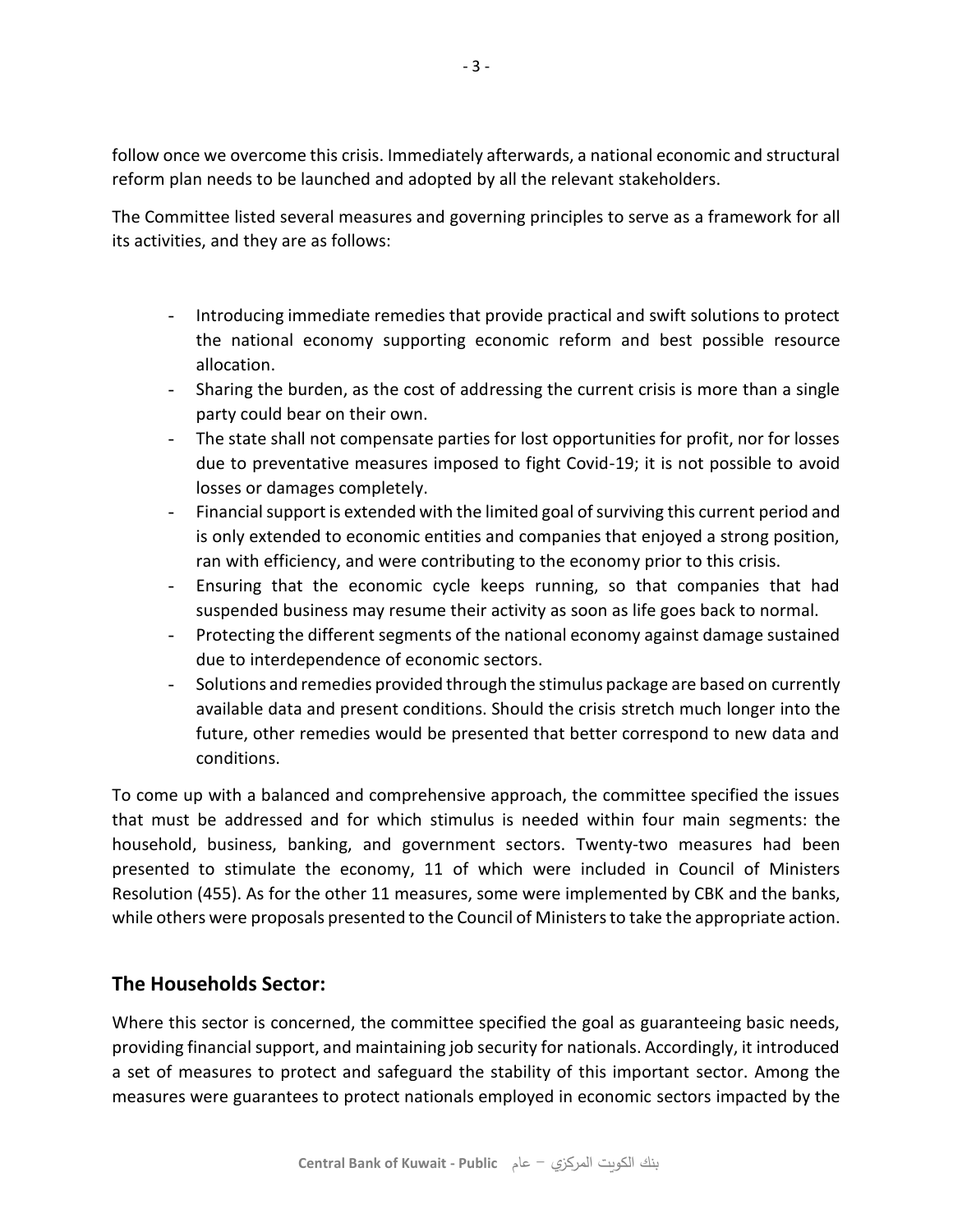crisis, whether in the government or private sector, as well as maintaining the stability of prices of food items and medical goods, in addition to depositing of six months' retirement pay (pension) for those eligible. As well as support for salaries covered under Chapter Five<sup>1</sup> of the budget as stated in Council of Ministers Resolution (455), the committee added an item to double the support extended to nationals registered under Chapter Three<sup>2</sup> for six months. This was in addition to guaranteeing a minimum income level that is sufficient to meet livelihood needs for affected workers and the provision of basic humanitarian needs for all those living on Kuwaiti soil. Banks meanwhile took the initiative and implemented a moratorium on personal loans and waived point of sale and ATM fees.

### **The Business Sector:**

To bolster the business sector's resilience, be it SMEs or larger firms, the Committee sought to reduce its financial burden by providing the required cash flow to cover regular contractual liabilities, such as salaries and rent, as companies lost all revenue due to the lockdown. This was accomplished through a set of measures, among which was the deferment of loan payments due to the National Fund for Small & Medium Enterprise Development (National Fund) and the Industrial Bank, plus providing concessionary loans to SMEs through joint National Fund-bank financing according to mechanisms and controls laid down by the Committee. Although this mechanism was approved by the Council of Ministers, implementation was not feasible due to difficulties on the part of the National Fund. Accordingly, the National Fund was officially directed to take the appropriate measures to guarantee support to the vital SMEs segment which falls within its mandate, as the country looks to SMEs for more job opportunities for Kuwaitis and to contribute to the diversification of the national economy.

As for concessional financing for corporate firms and individuals negatively impacted by the crisis, banks had in fact already started extending financing and giving concessions, either in line with this measure or their standing credit policy, and had also injected more liquidity into the sector. Furthermore, the Central Bank of Kuwait instructed the banking sector to abstain from sale of or enforcing of any measures on or liquidating collateral held by banks.

In addition, the Public Institution for Social Security also postponed subscription payments. Government fee waivers were extended to impacted institutions, and banks extended moratoriums on affected customers' loans. The Committee had also communicated with all

 $\overline{a}$ <sup>1</sup> Chapter Five refers to Kuwaitis registered with the Public Institution for Social Security as self-employed.

<sup>&</sup>lt;sup>2</sup> Chapter Three refers to Kuwaitis registered with the Public Institution for Social Security as working for a private sector employer.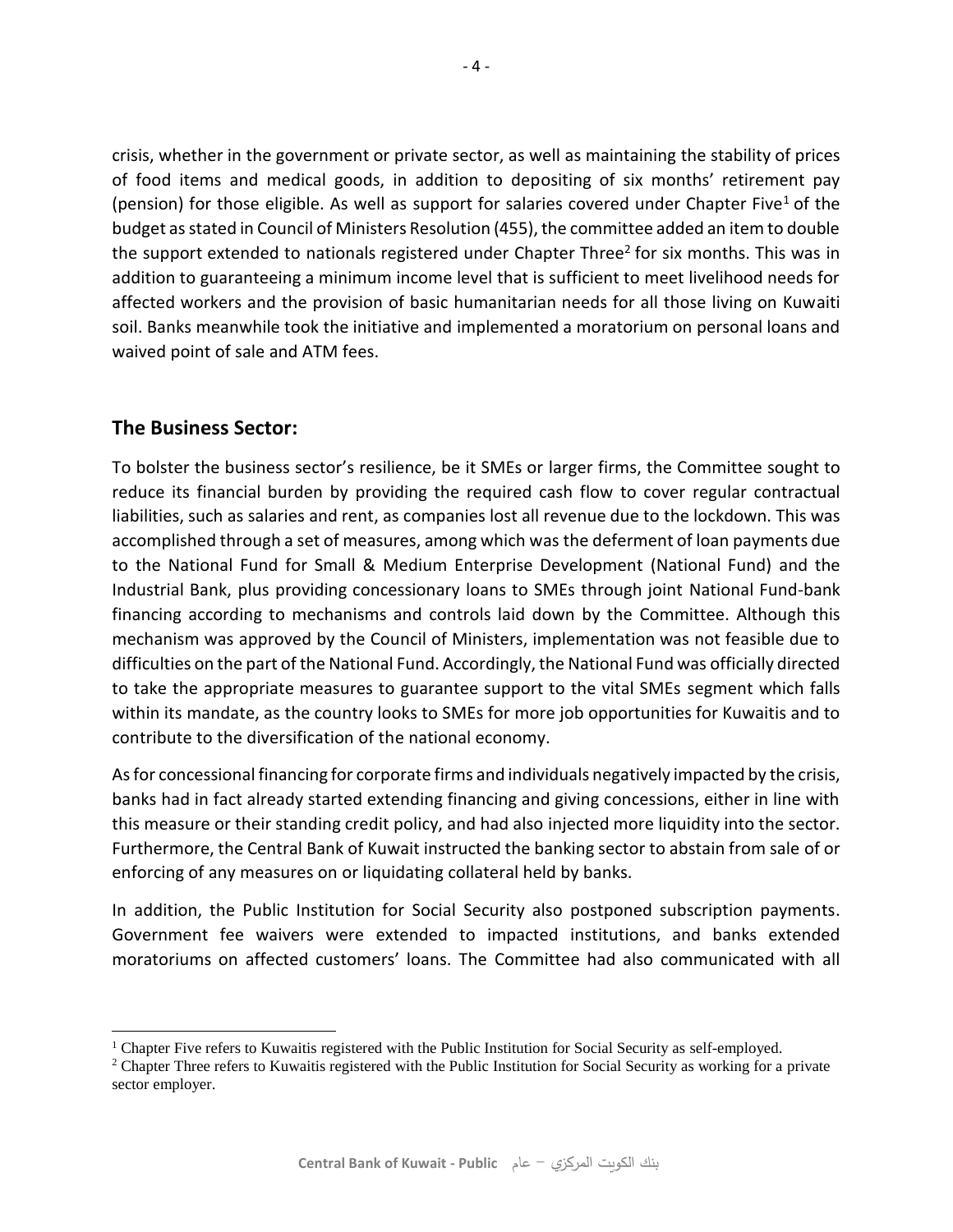government entities urging them to swiftly pay their dues to the private sector and is following up in this regard.

The Committee further proposed an amendment on provisions of the Labor Law that takes into consideration special and extra-ordinary circumstances and gives more flexibility for both employer and employee. It also presented to the Council of Ministers a proposal to postpone evictions of tenants in commercial real estate. Lastly, the Committee proposed setting up courts specialized in economic, commercial, and financial affairs in view of the unique nature of this sector and the real need for judicial expertise in this field, especially amid expectations of an increase in disputes in this field that the court system would have to address upon resumption of activity.

## **The Banking Sector:**

As the financial intermediaries in our national economy and the sector entrusted with the community's savings, it is vital to maintain financial stability and to encourage the banking sector to extend financing. In view of the interdependence among all economic sectors, it is also essential to bolster this segment against fallout from other sectors affected by the current circumstances. Like other segments, the banking sector was affected by the lockdown, which caused a reduction in its capacity to extend financing, and we can also sense some reluctance to offer loans. Two factors are at play and are reducing efficiency of current measures regulating granting of financing; the first is banks' preference – amid the current conditions – for granting financing to big companies with a strong financial position. This excludes a great number of companies affected by the crisis, which are in dire need of financing. The second is the continued gradual drop in banks' willingness to grant financing as the crisis worsens and the cashflow problem escalates, as does its impact on companies' solvency. All this comes as companies face an increasing need for financing. This scenario calls for taking the initiative and introducing comprehensive approaches to bolster this segment's resilience and to incentivize it to extend more financing, which would guarantee sufficient cash flow across economic sectors and guarantee recovery through a comprehensive and integrated approach.

In light of all of the above, the CBK had since March 2020 started to use its policy instruments to strengthen the sector's resilience and to enable it to play a bigger role throughout this crisis; initiating macro-prudential measures and reducing regulatory requirements, thus expanding banks' lending capacity to the range of KD 8-9 billion. It also dropped the interest rate to a historical low of 1.5%, which reduces the cost of financing for entities granted such support and stimulates economic growth. As a result of these steps, the banking sector now has high liquidity levels and maneuvering capacity that enable it to fulfill its duty as financial intermediary.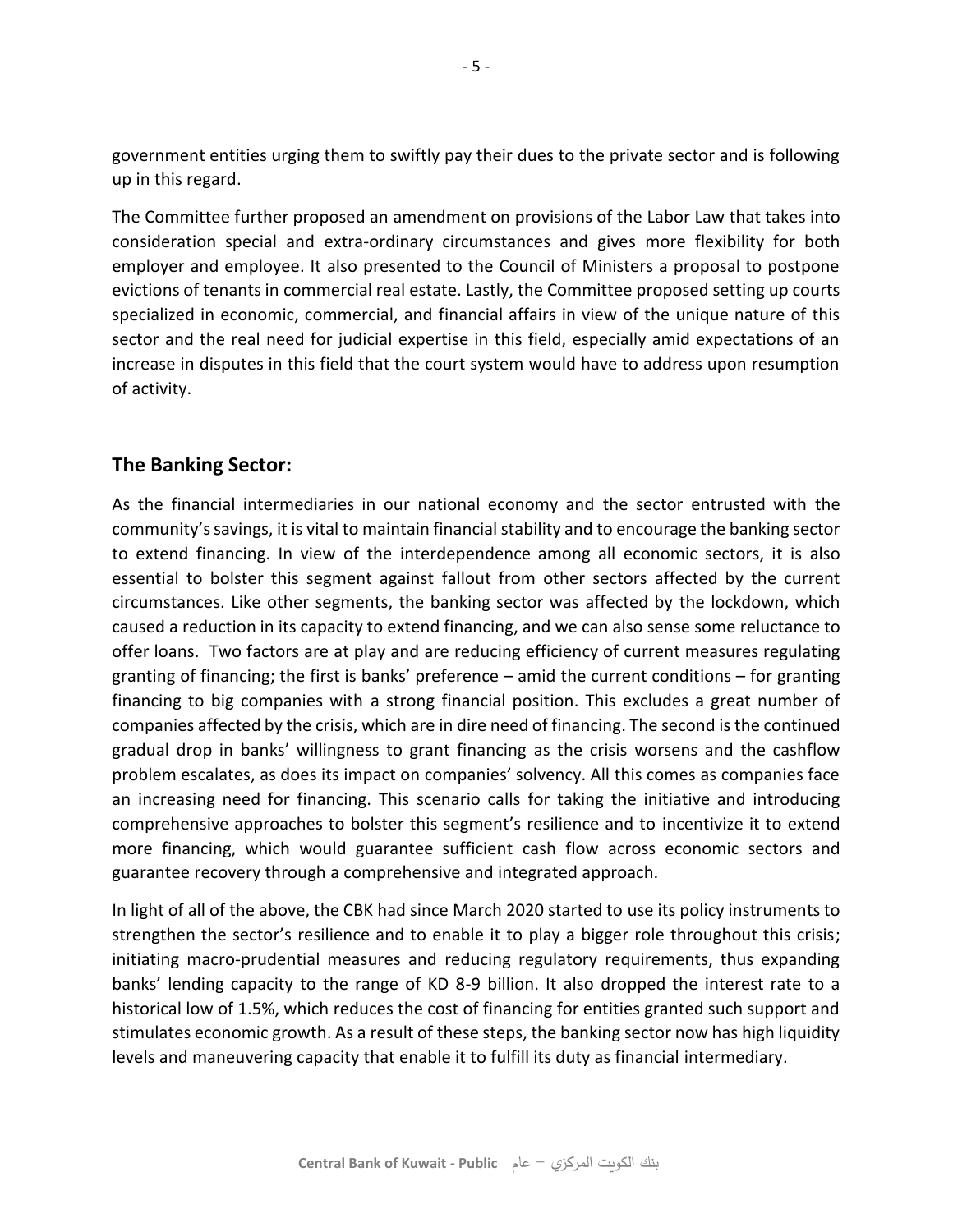#### **The Role of the Government:**

The role of the government takes on an even greater importance amid the current conditions. The lockdown measures caused an unprecedented shock to both supply and demand, this coincided with a sharp decline in oil prices that brought down government revenues. The Committee was therefore keen to provide maximum support to guarantee that the economy keeps running, while simultaneously reducing cost to public funds to a minimum, through the proper allocation of resources and reliance on measures that have the biggest impact with the least cost possible. Among these measures was drawing up a government financing support and guarantee scheme, which was presented to the Council of Ministers by the Committee on 5 June 2020.

#### **Government financing support and guarantee scheme:**

The committee forwarded a proposed government financing support and guarantee scheme to the Council of Ministers to decide and take appropriate action in this respect. The proposal was drawn up after consideration and examination of 35 examples of such schemes from around the world, and examining the stimulus packages that are being implemented worldwide which come to the value of USD 11 trillion, almost 15% of gross global product so far. The result of the examination was that supporting concessional financing and guarantees accounted for 40% of total global stimulus packages. Three main elements were found to be essential for the success of any financing support system in meeting its objective effectively and in timely manner. First: banks must possess and have access to sufficient cash flow and liquidity. Second: interest rates must be attractive and suitable for both lender and borrower, which is achieved by use of monetary policy instruments and subsidizing the cost of financing. Third: banks must be motivated to extend credit amid the current harsh conditions, as they shy away due to apprehension and uncertainty regarding the scope and severity of the crisis. Therefore, countries stepped forward to guarantee loans and partner with banks in shouldering the risks involved.

Inspired by the principles and criteria of regional and international financing support and guarantee schemes, the Committee developed its own scheme which is most suited to the legal requirements in the State of Kuwait, caters to the national economy, and takes into consideration both the conditions of the economy and estimates regarding financing companies' working capital requirements. The Committee recommends introduction of the scheme as one measure targeting both SMEs and companies. This scheme comes in two parts; **the first** relates to concessional financing support while **the second** concerns the State's guarantee of the financing.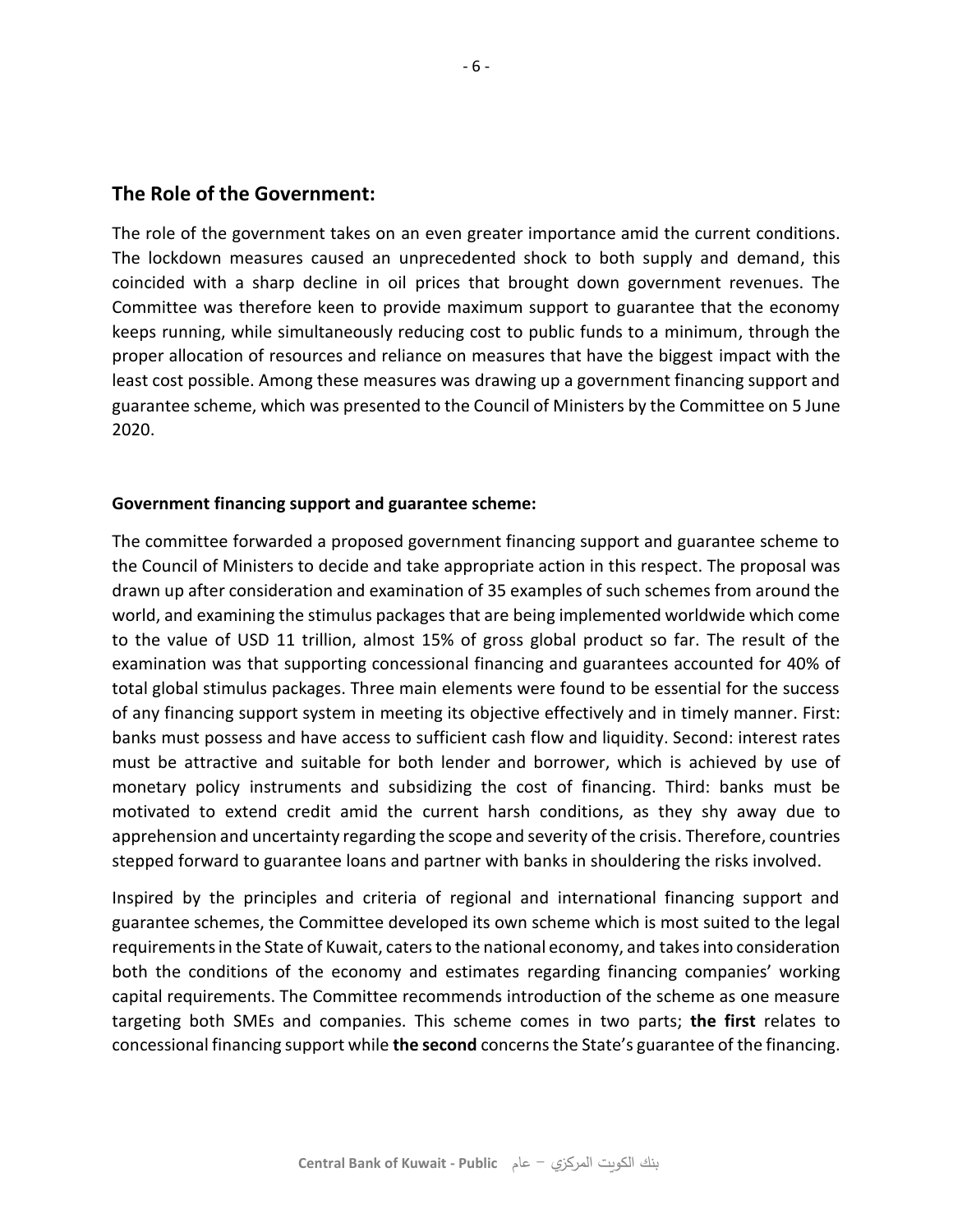#### **Part One: support to cost of financing**

This program was designed to support cost of financing (return/interest) granted to SMEs and cost of financing given to companies. In line with the nature of **SMEs** and their unique needs, the scheme subsidizes cost of financing at a maximum of KD 250,000 per customer. This support covers part of the financing where the State shoulders the full cost of the financing for the first two years, 90% of the cost for the third year, and 80% for the fourth.

The scheme specifies the purpose of the financing as meeting periodic contractual dues and expenditures, such as payroll and lease payments, with a term of up to four years. It meanwhile keeps cost of financing at a low level (discount rate as specified by the CBK + 1%), which currently comes to 2.5%. As for eligibility for financing, the program covers SMEs affected by the COVID-19 pandemic that had been performing well and enjoyed a good position prior and excludes entities whose parent companies have alternative sources of financing. The scheme also requires the entity to retain current national staff and meet the Kuwaitis employment quotas to be met by end of 2021 for the relevant sector in which it operates.

As for **companies**, the concessional financing term according to the scheme was specified as three years, not four as with SMEs. Part of the cost of financing is subsidized where the State shoulders the entire cost for the first year and 50% of the cost for the second year, while the beneficiary has to cover the whole cost for the third.

#### **Part Two: guarantee of financing**

In addition to subsidizing the cost of financing, the scheme proposes a State guarantee of the financing extended to SMEs to incentivize banks to grant financing. The layout is suited to the local economy where the State guarantees 80% of the principal debt but not the cost of financing. Meanwhile, an annual fee of 0.25% is to be paid to the State to reduce banks' moral hazard and to generate revenue for the government to partially offset the cost of the scheme.

The committee proposed a set of controls and restrictions to guarantee that the financing is spent towards the indicated purposes, most importantly: companies refrain from distributing dividends to shareholders while benefiting from the scheme. They must retain the national staff ratio as of 31 December 2019 and work towards satisfying the target ratio for 31 December 2021, relevant to their respective sector. It is worth noting that this guarantee has several advantages for the economy, for banks and economic entities including the following:

- The actual cost to the government to guarantee financing does not exceed one tenth of the overall financing extended to economic entities.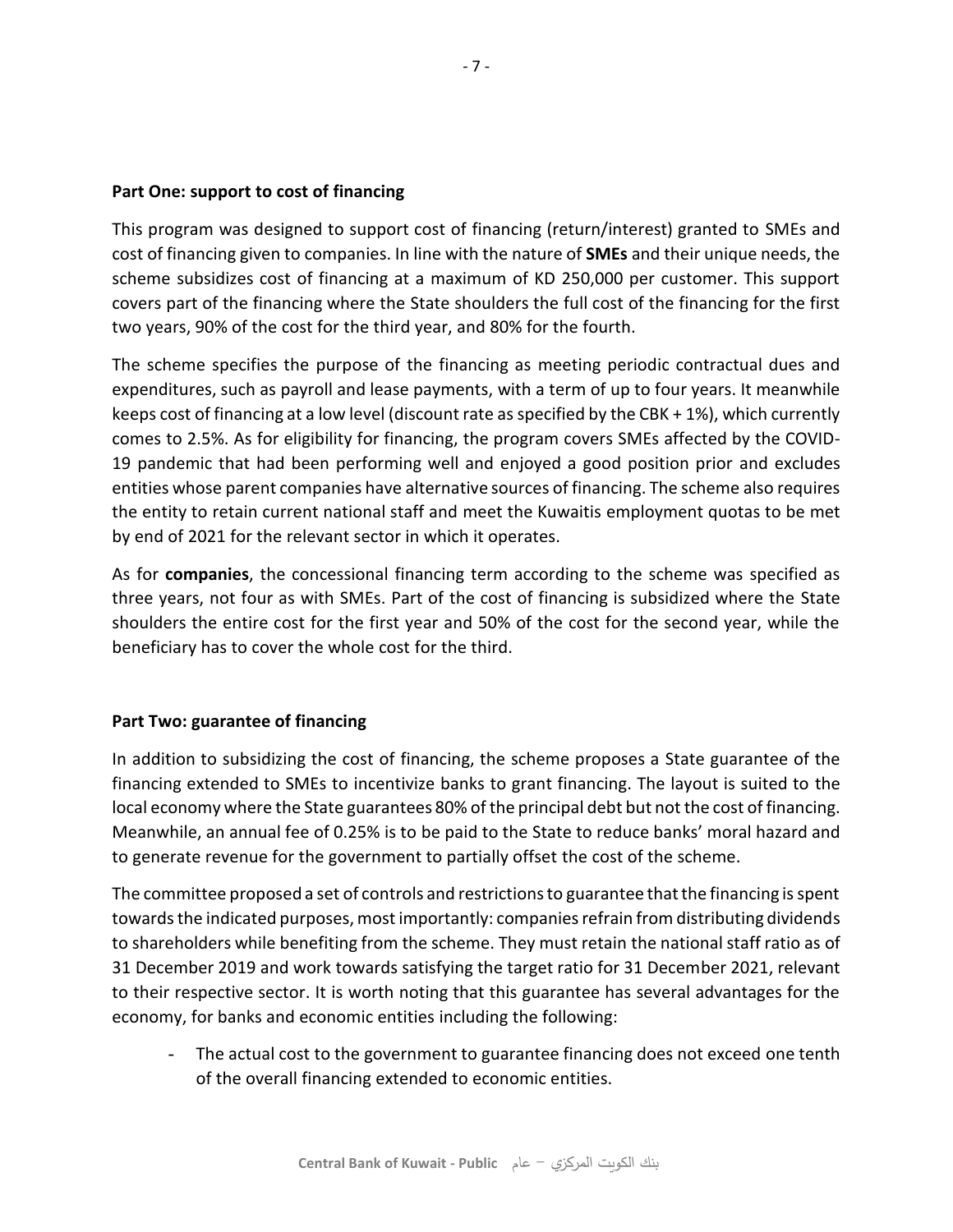- Financing is provided to economic entities without direct impact on government funds, since cost is only incurred when debtors default on payment.
- Risk and accountability sharing between the banks and the government allows each to focus on its main role.
- Reducing inflationary pressures that result from direct liquidity injections.
- The scheme caters to specific sectors, comes with specific terms, and is time-bound with a clearly defined deadline.

The Committee has presented this proposal in its final format to the Council of Ministers with the proposed draft law that would regulate the scheme, the next step is putting the matter before the National Assembly for review and the enactment of the law.

# **Conclusion**

As we continue to strive on the two fronts of Lives and Livelihoods, people remain central and while striving to protect them against the pandemic, we should not overlook their livelihoods. This is undoubtedly a colossal and unprecedented challenge, and one that requires bridging the gap and approximating the two tracks towards an intricate balance that allows for a smoothly running economy and a return to the highest levels possible of economic activity without compromising safety measures and preventative health protocols to avoid new waves of infection. This challenge could only be conquered through collaboration and through minding all health recommendations and state-issued controls by all parties in this blessed land, as normality is gradually restored.

A severe pandemic yields lessons to be gleaned. While this is a unique crisis, it brings in tow unique opportunities for us to recalculate our approach, correct structural imbalances, and construct economic components on stronger, firmer foundations so that we may build a brighter future for our homeland and ensure sustainable prosperity for all.

We hope that everyone stays safe.